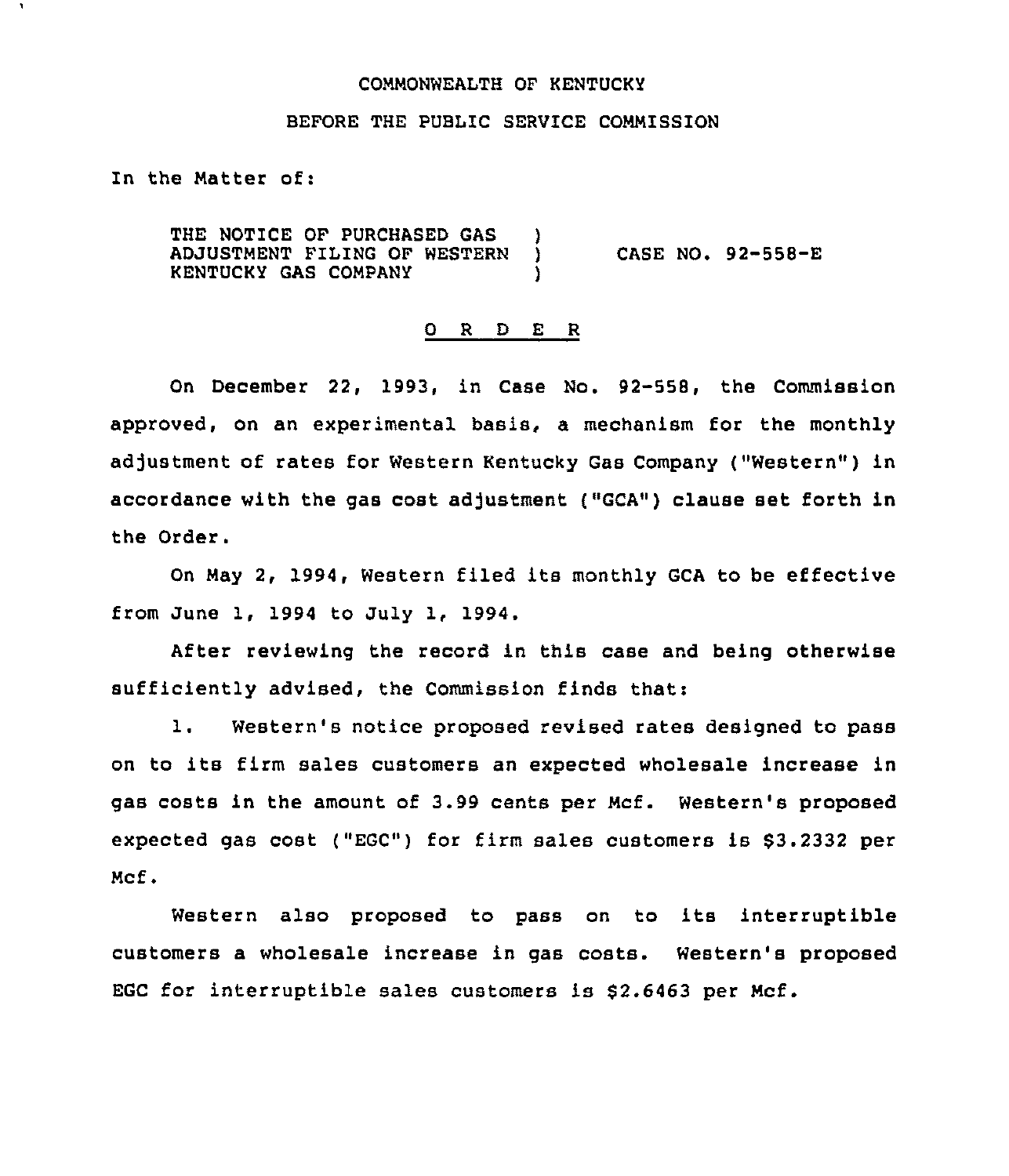2. Western had no supplier refunds to report; therefore, its notice proposed no current refund adjustments for firm or interruptible sales customers. Total refund factors of 2.7 cents per Ncf for firm sales customers and 2.10 cents per Ncf for interruptible customers are from a previous month.

Western's notice likewise set out no current refund adjustments for firm or interruptible transportation customers. Total refund adjustments of .92 cent and .32 cent per Mcf, respectively, are from a previous month.

3. Western's notice set out the 6-month correction factor of (2.16) cents per Ncf which will remain in effect until October 1, 1994.

4. These adjustments produce gas cost adjustments of (6.2498) per Ncf for firm sales customers and (6.6734) per Ncf for interruptible sales customers.

5. The rate adjustments in the Appendix to this Order are fair, just, and reasonable, in the public interest, and should be effective for final meter readings on and after June 1, 1994.

IT IS THEREFORE ORDERED that:

7

1. The rates in the Appendix to this Order are fair, just, and reasonable and are approved effective for final meter readings on and after June 1, 1994.

2. Within 30 days of the date of this Order, Western shall file with the Commission its revised tariffs setting out the rates authorized in this Order.

$$
-2 -
$$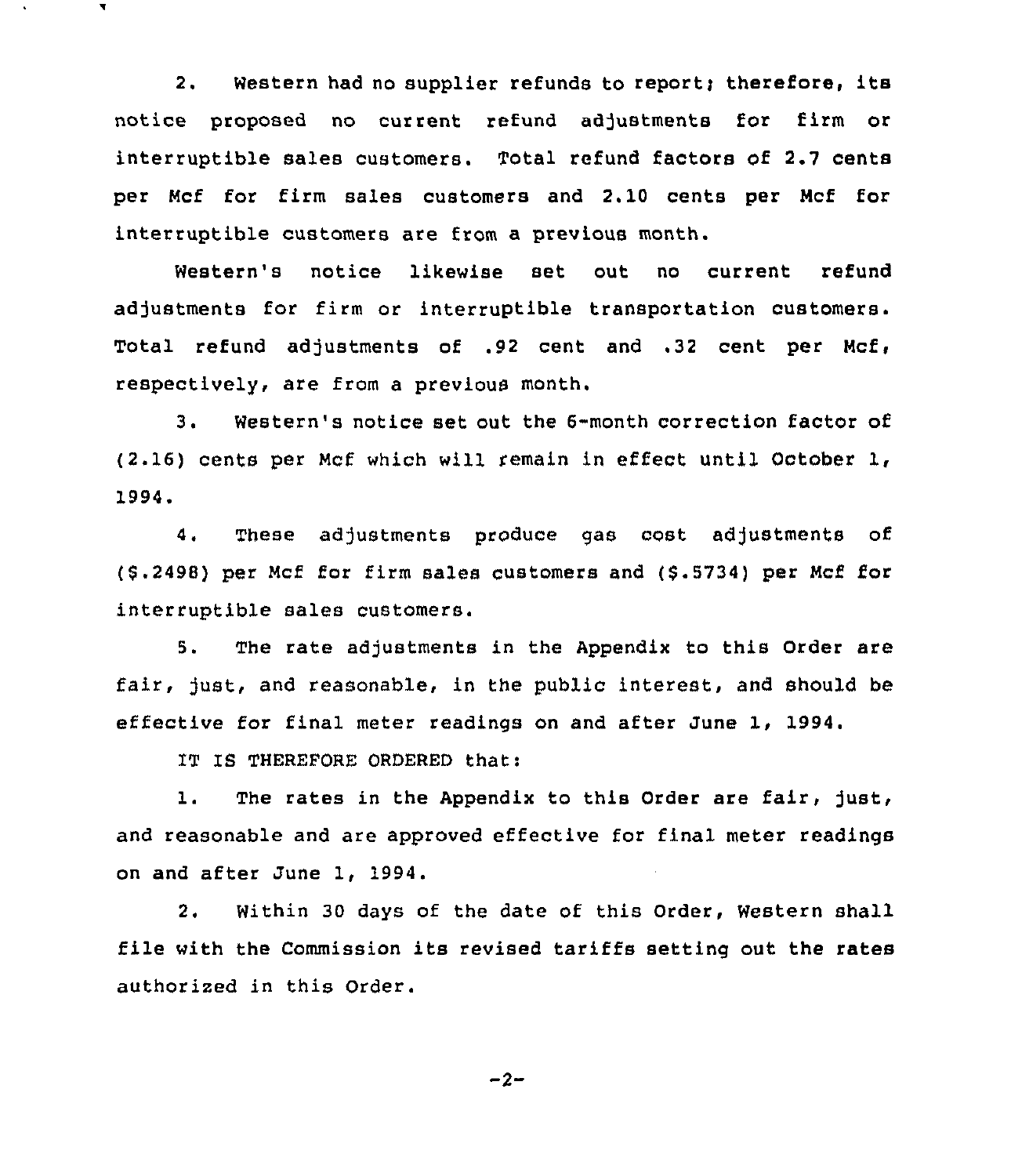Done at Frankfort, Kentucky, this 23rd day of May, 1994.

PUBLIC SERVICE COMMISSION

<u>ulu</u> Chairman Vice

M. Dave ChairNan'ammipsioner Commissioner

ATTEST:

 $\ddot{\phantom{1}}$ 

ATTEST!